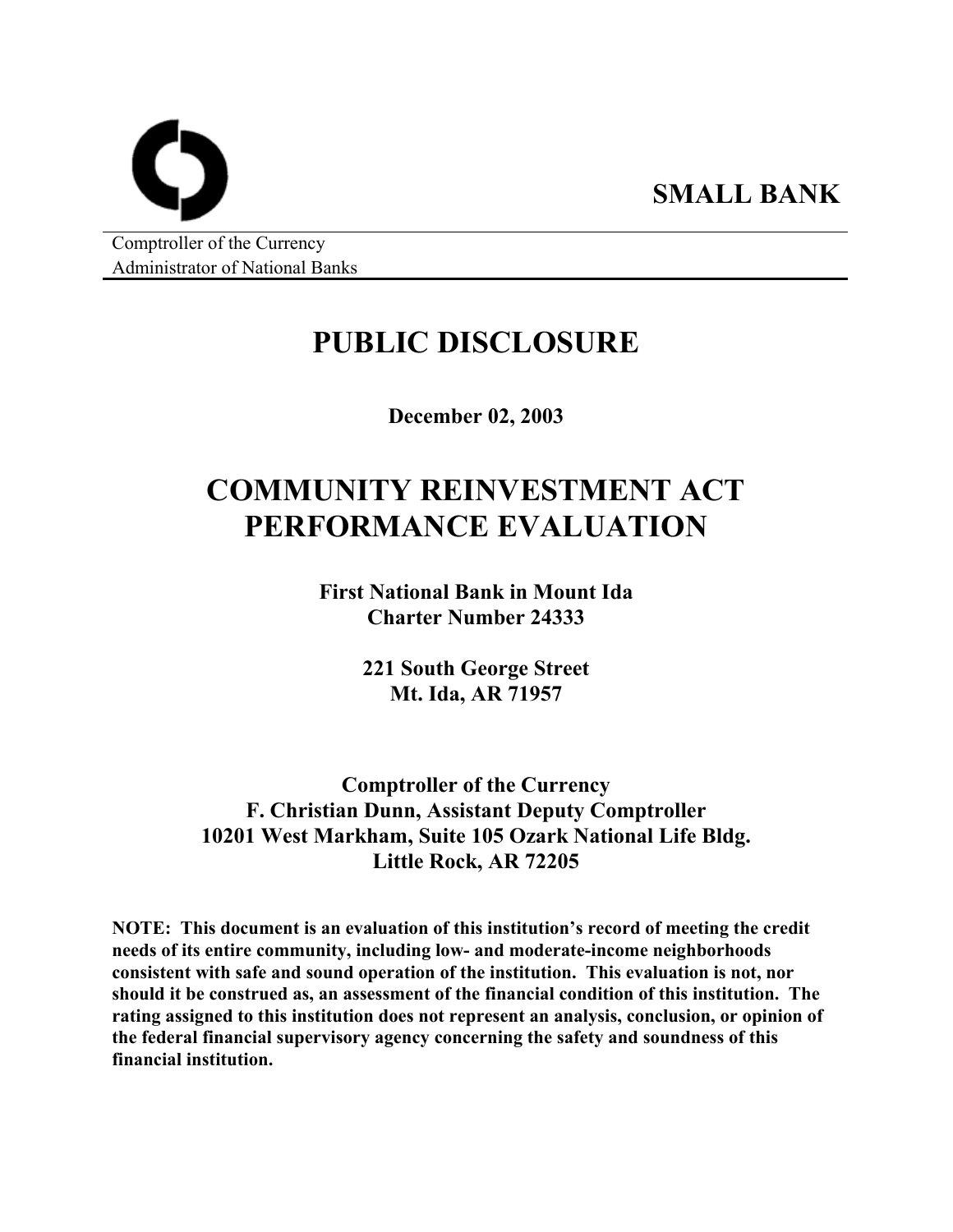### **INSTITUTION'S CRA RATING**

### **This institution is rated Satisfactory.**

- ♦ The average loan-to-deposit ratio at 72% is reasonable given the bank's size, financial condition, and assessment area credit needs.
- ♦ A majority of loans are in the bank's assessment area.
- ♦ The distribution of loans reflects reasonable penetration among individuals of different income levels and businesses of different sizes.

### **DESCRIPTION OF INSTITUTION**

First National Bank in Mount Ida (FNBMI) is located in Mount Ida (Montgomery County), Arkansas (AR), which has a population of 981 according to the 2000 census. The bank has its main office in downtown Mount Ida, and a deposit and loan payment branch in the city's only supermarket (Bob's Food City). The bank's only automated teller machine (ATM) is located in the store's parking lot. As of September 30, 2003, the bank reported total assets of \$80 million with \$63 million in deposits and \$44 million in loans (55% of total assets).

The bank's primary business focus is commercial, commercial real estate, and residential real estate loans. FNBMI offers commercial and business loans, residential real estate, home improvement, consumer, agriculture, and commercial real estate. The loan portfolio composition as of September 30, 2003, is as follows:

| <b>Loan Category</b>                 | \$ (000) | $\frac{1}{2}$ |
|--------------------------------------|----------|---------------|
| Commercial Loans                     | \$14,223 | 32%           |
| <b>Commercial Real Estate Loans</b>  | \$11,618 | 26%           |
| <b>Residential Real Estate Loans</b> | \$10,054 | 23%           |
| Consumer Loans                       | \$5,273  | 12%           |
| Agriculture Loans                    | \$2,872  | 7%            |
| <b>Total</b>                         | \$44,040 | 100%          |

FNBMI offers convenient banking hours and a variety of loan and deposit products to meet the needs of the assessment area. There are no financial impediments that would limit the bank's ability to help meet the credit needs in its assessment area.

The bank is 100% owned by First Community Banking Corporation, a multi-bank holding company located in Hot Springs, AR. First Community Banking Corporation has total assets of \$360 million as of September 30, 2003. The bank's last CRA examination was performed as of July 21, 1998 by the Federal Deposit Insurance Corporation and was rated **Satisfactory**.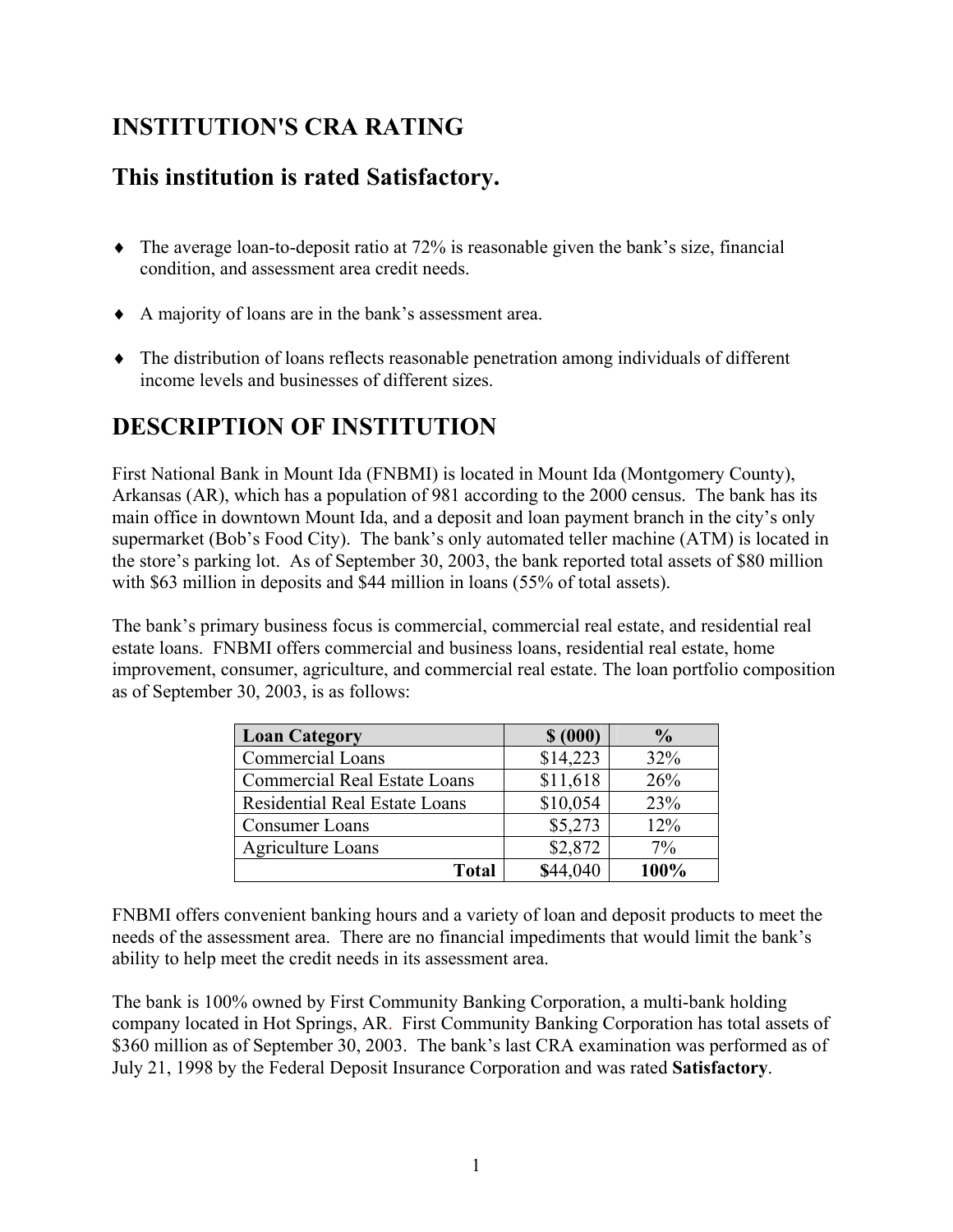### **DESCRIPTION OF MONTGOMERY COUNTY**

FNBMI's assessment area (AA) is all of Montgomery County. The AA meets the requirements of the regulation and does not arbitrarily exclude low- and moderate-income geographies. There are three Block Numbering Areas (BNAs) in the AA, all of which are middle-income. The 2003 Housing and Urban Development (HUD) estimated MFI for non-Metropolitan Statistical Area in Arkansas was \$38,500. HUD estimated MFI is updated annually and is used to determine the income level of individual applicants. The income ranges for the four income levels are as follows: Low-Income = up to  $$19,249$ ; Moderate-Income =  $$19,250 - $30,799$ ; Middle-Income  $= $30,800 - $46, 1999$ ; and, Upper-Income  $=$  above \$46,200. Low and moderate-income households and families represent about 40% of the population.

Mount Ida is located in the southwestern part of the state, and is almost in the center of Montgomery County. According to 2000 Census Date, the population of Montgomery County was 9,245. The economy of the county is considered to be in a slow growth mode.

The largest employer is Mount Ida Footware Company, a division of Munro Shoes Company, which manufactures shoes. The number of employees is about 260 people. Unemployment as of September 2003 was 4.2% for Montgomery County. The unemployment rate is below the Arkansas average of 6.0% and the U.S. average of 6.1% as of September 2003.

| DEMOGRAPHIC AND ECONOMIC CHARACTERISTICS OF AA |          |  |  |  |
|------------------------------------------------|----------|--|--|--|
| Population 2000                                |          |  |  |  |
| Number of Families                             | 2,746    |  |  |  |
| Number of Households                           | 3,765    |  |  |  |
| Geographies                                    |          |  |  |  |
| Number of Census Tracts/BNA                    | 3        |  |  |  |
| % Low-Income Census Tracts/BNA                 | $0\%$    |  |  |  |
| % Moderate-Income Census Tracts/BNA            | $0\%$    |  |  |  |
| % Middle-Income Census Tracts/BNA              | 100%     |  |  |  |
| % Upper-Income Census Tracts/BNA               | $0\%$    |  |  |  |
| Median Family Income (MFI)                     |          |  |  |  |
| 2000 MFI for AA                                | \$34,709 |  |  |  |
| 2003 HUD-Adjusted MFI                          | \$38,500 |  |  |  |
| <b>Economic Indicators</b>                     |          |  |  |  |
| Unemployment Rate as of September              | 4.2%     |  |  |  |
| 2003                                           |          |  |  |  |
| 1977 Median Housing Value                      | \$54,707 |  |  |  |
| % of Households Below Poverty Level            | 17%      |  |  |  |

The following table shows the demographic and economic characteristics of the assessment area.

A community contact with the president of the Mount Ida Area Chamber of Commerce was conducted in conjunction with this CRA examination. This contact revealed that banks in the local area are meeting the primary credit needs in the area.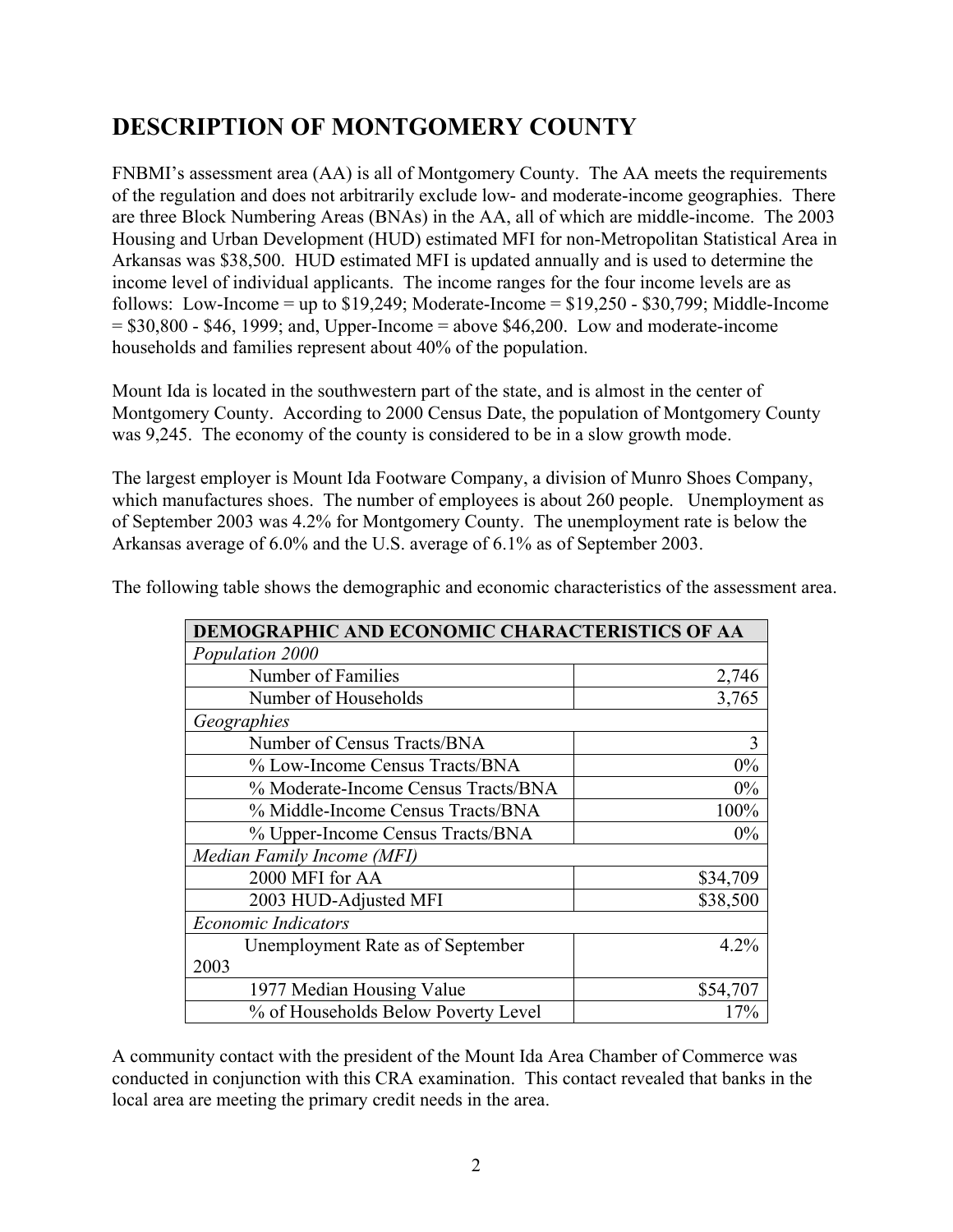### **CONCLUSIONS ABOUT PERFORMANCE CRITERIA**

#### **Loan-to-Deposit Ratio**

FNBMI's loan-to-deposit ratio is reasonable given the bank's size, financial condition, and assessment area credit needs. There is one other bank that is similarly situated in the AA. Diamond State Bank, which is headquartered in Glenwood (Pike County), AR, has an office in Mount Ida. Glenwood is located 22 miles south of Mount Ida. The following table shows total assets as of June 30, 2003 and the quarterly average loan-to-deposit ratio from December 31, 1999 through June 30, 2003 (15 quarters) for these similarly situated banks.

| <b>Institution</b>            | Assets (as of<br>6/30/2003 | Average<br><b>LTD Ratio</b> |
|-------------------------------|----------------------------|-----------------------------|
| FNB-Mount Ida, Mount Ida, AR  | \$82 million               | 72%                         |
| Diamond State Bank, Glenwood, | \$108 million              | 73%                         |
| ΑR                            |                            |                             |

#### **Lending in Assessment Area**

A majority of FNBMI's loans, especially by number, are in the bank's assessment area. The bank geocodes every loan made. Lending within the assessment area is detailed in the following table for loans made from January 1 to November 30, 2003.

| <b>TOTAL LOANS REVIEWED</b> |                    |     |           |                        |     |     |           |      |
|-----------------------------|--------------------|-----|-----------|------------------------|-----|-----|-----------|------|
|                             | IN ASSESSMENT AREA |     |           | OUT OF ASSESSMENT AREA |     |     |           |      |
| <b>LOAN TYPE</b>            | #                  | %   | \$ (000s) | %                      | #   | %   | \$ (000s) | $\%$ |
| Consumer                    | 372                | 83% | \$2,879   | 66%                    | 78  | 17% | \$1,473   | 34%  |
| Residential                 | 81                 | 90% | \$3,082   | 81%                    | 9   | 10% | \$728     | 19%  |
| Agriculture &<br>Commercial | 172                | 77% | \$4,906   | 54%                    | 51  | 23% | \$4,169   | 46%  |
| <b>Total Reviewed</b>       | 625                | 82% | \$10,867  | 63%                    | 138 | 18% | \$6,370   | 37%  |

Although a majority of agriculture and commercial loans are made within the assessment area, a large portion of these loans by dollar volume (46%) is outside the assessment area. Many are large volume loan participations purchased from its sister bank in Hot Springs (Garland County), AR (36 miles east of Mount Ida).

#### **Lending to Borrowers of Different Incomes and to Businesses of Different Sizes**

The distribution of borrowers reflects, given the demographics of the assessment area, reasonable penetration among individuals of different income levels (including low-and moderate-income) and businesses of different sizes. The bank geocodes every loan made by income levels. The following tables show the distribution of residential real estate and consumer loans within the various income levels for loans made from January 1 to November 30, 2003.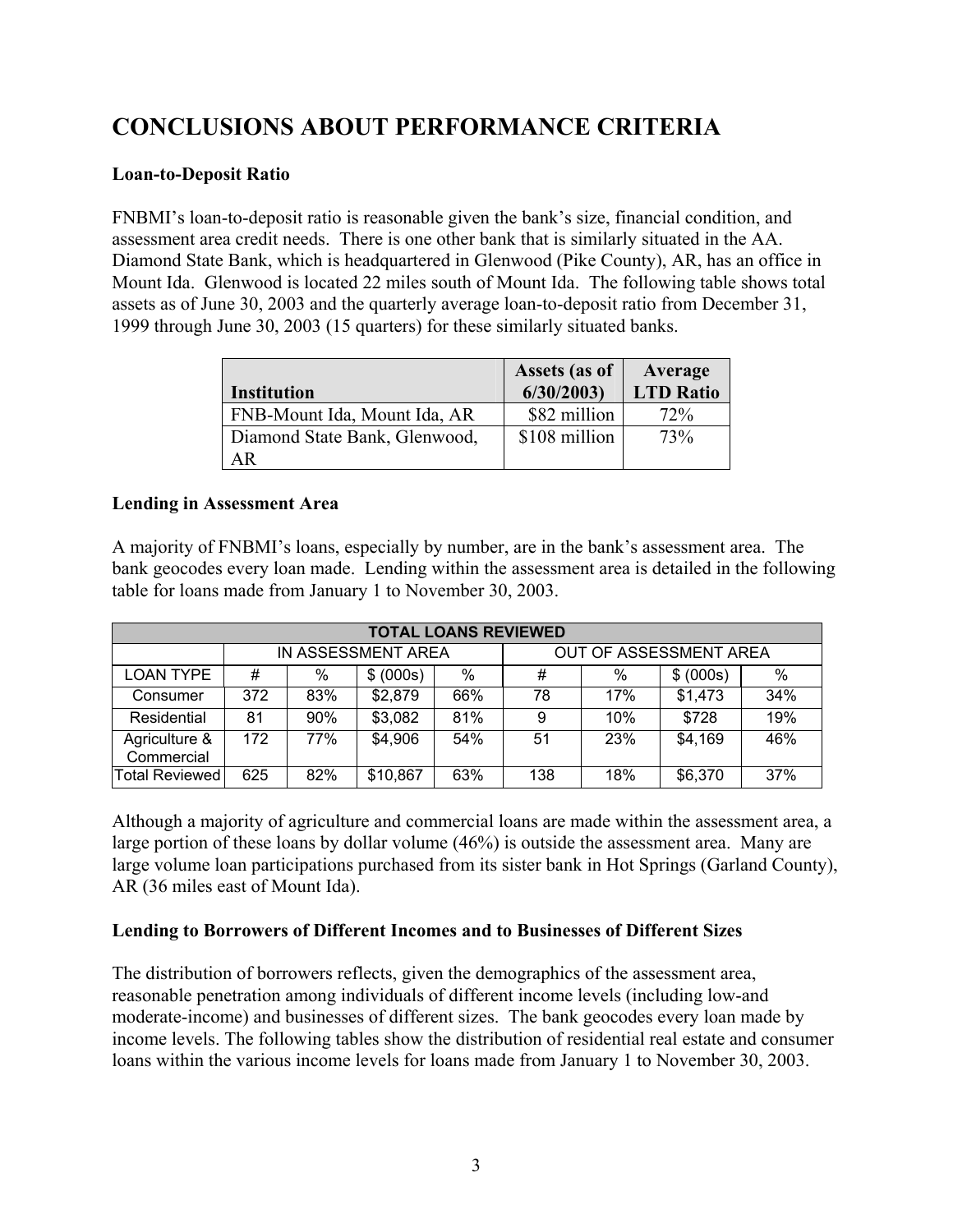| <b>RESIDENTIAL REAL ESTATE</b>     |                  |            |                                       |    |                  |             |                         |             |
|------------------------------------|------------------|------------|---------------------------------------|----|------------------|-------------|-------------------------|-------------|
| <b>Borrower</b><br>Income<br>Level |                  | LOW        | <b>MODERATE</b>                       |    | MIDDI F          |             | UPPFR                   |             |
| % of AA<br>Families                |                  | <b>20%</b> | <b>20%</b>                            |    | 25%              |             | 34%                     |             |
| <b>LOANS BY</b><br>YEAR            | $%$ of<br>Number |            | % of Amount  % of Number  % of Amount |    | $%$ of<br>Number | % of Amount | $%$ of<br><b>Number</b> | % of Amount |
| 2003                               | 7%               | 4%         | 21%                                   | 6% | 26%              | 24%         | 46%                     | 66%         |

| <b>CONSUMER</b>   |            |             |                 |             |               |     |                            |        |
|-------------------|------------|-------------|-----------------|-------------|---------------|-----|----------------------------|--------|
| Borrower          | <b>LOW</b> |             | <b>MODERATE</b> |             | <b>MIDDLE</b> |     | UPPER                      |        |
| Income Levell     |            |             |                 |             |               |     |                            |        |
| % of AA           | 24%        |             | 16%             |             | 20%           |     | 40%                        |        |
| <b>Households</b> |            |             |                 |             |               |     |                            |        |
| <b>LOANS BY</b>   | $%$ of     | % of Amount | $%$ of          | % of Amount | $%$ of        |     | Ⅰ% of Amount Ⅰ % of Number | $%$ of |
| <b>YEAR</b>       | Number     |             | Number          |             | Number        |     |                            | Amount |
| 2003              | 8%         | 6%          | 27%             | 20%         | 28%           | 25% | 37%                        | 49%    |

The above tables show that most of the residential real estate loans were made to middle-income and upper-income borrowers with loans to low-income borrowers significantly below the percentage of low-income people in the assessment area. However, residential loans to moderate-income borrowers, by number, were slightly above the percentage of moderate-income people in the assessment area.

Consumer loans made to low-income are below the percentage of low-income people in the assessment area, but approximately 17% of the household income is below the poverty level. However, consumer loans by number and dollar volume made to moderate-income borrowers were above the percentage of moderate-income people in the assessment area.

The distribution of loans to businesses and small farms of different sizes is reasonable. The following table shows lending to small businesses and small farms.

| <b>BORROWER DISTRIBUTION OF SMALL LOANS TO BUSINESSES AND FARMS</b> |                    |               |  |  |  |  |
|---------------------------------------------------------------------|--------------------|---------------|--|--|--|--|
| <b>Business Revenues</b>                                            | $\leq$ \$1,000,000 | > \$1.000.000 |  |  |  |  |
| % of AA Businesses                                                  | 96%                | 4%            |  |  |  |  |
| % of Bank Loans in AA#                                              | 96%                | 4%            |  |  |  |  |
| % of Bank Loans in AA \$                                            | 98%                | 2%            |  |  |  |  |

#### **Geographic Distribution of Loans**

This Office did not perform an analysis of the geographic distribution of the bank's lending during this examination. The analysis would not be meaningful since all the BNAs in the assessment area are designated as middle-income.

#### **Responses to Complaints**